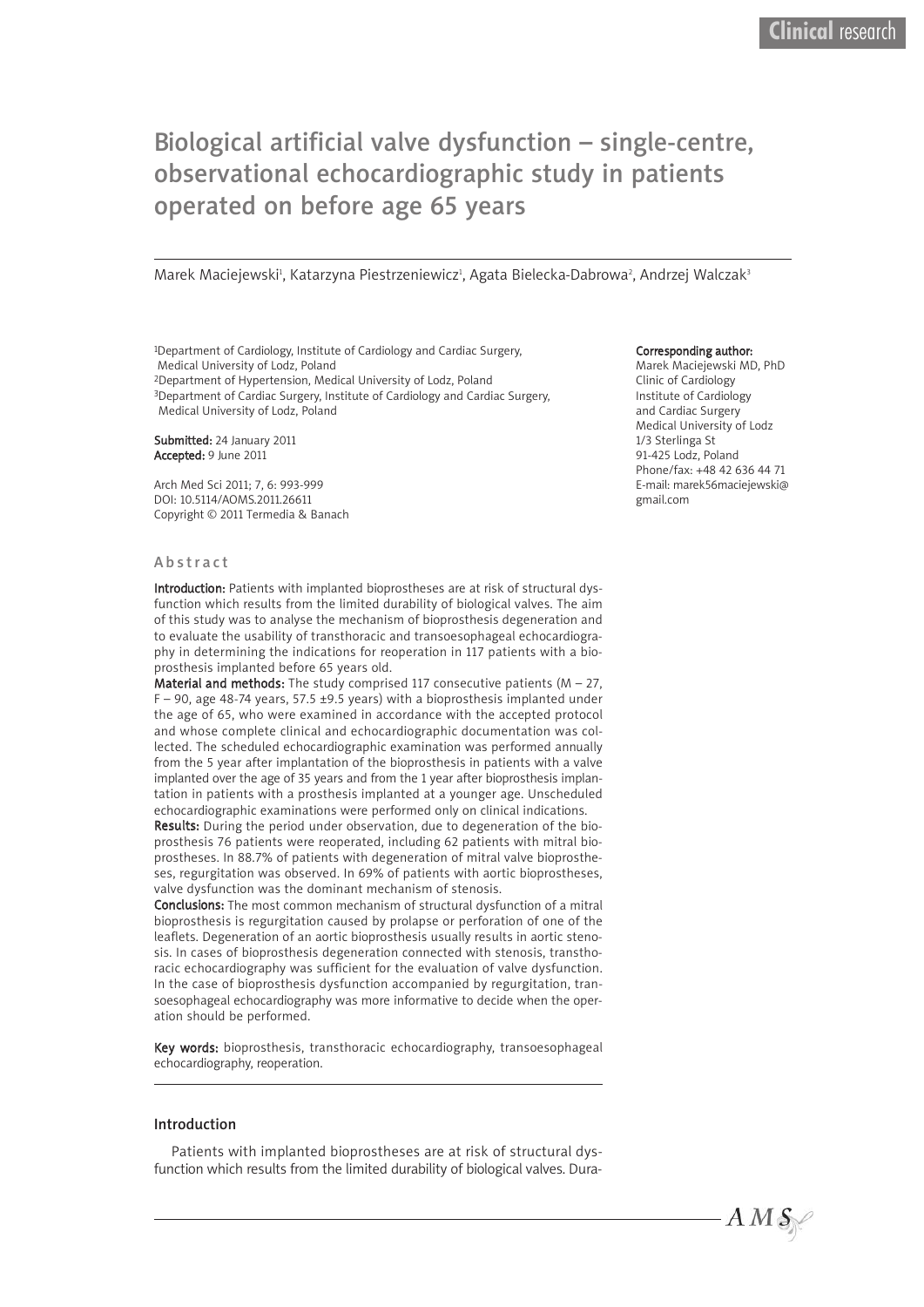bility of this type of valve is dependent mainly on the patient's age at the time of prosthesis implantation and its localization [1-3]. Clinical signs of artificial biological prosthetic valve dysfunction, resulting both from its damage and complications not related to the valve itself, are similar. Diagnosis is often possible after echocardiography, usually transoesophageal, is performed. Structural dysfunction of a bioprosthesis implanted in patients after 65 years of age, according to the majority of authors, results from its mineralization and usually develops in the form of valve stenosis [4-6]. Our own observations of a group of patients under the age of 65 years with implanted bioprostheses indicate a different mechanism of degeneration occurring in these subjects.

Table I. Characteristics of the 117 patients with implanted bioprostheses

| Age [years]                    | Mean      | $57.5 + 9.6$   |  |
|--------------------------------|-----------|----------------|--|
|                                | (from-to) | $(48-74)$      |  |
| Sex                            | M(%)/F*   | 27 (23)/90     |  |
| Mitral                         | n (%)     | 38 (32.5)      |  |
| commissurotomy                 |           |                |  |
| Age during valve               | Mean      | $47.3 + 9.6$   |  |
| replacement [years]            | (from-to) | $(37-65)$      |  |
| Type of bioprosthesis:         |           |                |  |
| One mitral                     | n         | 79             |  |
| One aortic                     | n         | 23             |  |
| One tricuspid                  | n         | $\overline{2}$ |  |
| Mitral and aortic              | n         | 13             |  |
| Total                          | n         | 130            |  |
| Time from prosthetic           | Mean      | $121.5 + 4.0$  |  |
| valve implantation<br>[months] | (from-to) | $(13 - 230)$   |  |
| <b>Atrial fibrillation</b>     | n (%)     | 79 (67.5)      |  |
| <b>Embolic complications</b>   | n (%)     | 8(6.8)         |  |
| Reoperations                   | n (%)     | 89 (76.0)      |  |
| <b>Structural dysfunction</b>  | n (%)     | 76 (65.0)      |  |
| Infective endocarditis         | n (%)     | 13 (11.0)      |  |
|                                |           |                |  |

*M/F – male/female, n – number of patients*

The aim of this study was to analyse the mechanism of bioprosthesis degeneration and to evaluate the usability of thoracic and transoesophageal echocardiography in the monitoring of the biological valve degeneration process.

## Material and methods

The study comprised 117 consecutive patients with a bioprosthesis implanted under the age of 65, who were examined between 1987 and 2009 in accordance with the accepted protocol [7] (Table I), and whose complete clinical and echocardiographic documentation was collected. In the study group there were 27 men and 90 women. Mitral valves were implanted in 79 patients, aortic valves in 23 patients, tricuspid valves in 2 patients and two artificial valves in 13 patients. A total of 130 bioprostheses were implanted, including 122 bioprostheses from Carpentier-Edwards and 8 from other manufacturers. The age of patients at the end of observation ranged from 48 to 74 years (mean 57.5 ±9.5 years). Twenty-three patients were in NYHA functional class III at that time, the others in NYHA functional class I-II. During the follow-up period, 76 patients underwent a valve replacement because of its degeneration, and 13 patients were reoperated because of infective endocarditis. Information concerning the types of biological valves which required exchange is shown in Table II. In order to fulfil the aim of this study, 13 patients with infective endocarditis were excluded from further analysis, and thus 104 patients, who did not differ demographically from the initially presented group of patients with implanted bioprostheses, were subjected to a final evaluation.

## Study protocol according to ESC guidelines

The scheduled echocardiographic examination was performed annually from the 5<sup>th</sup> year after implantation of the bioprosthesis in patients with a valve implanted over the age of 35 years and from the 1st year after bioprosthesis implantation in patients with a prosthesis implanted at a younger age. Unscheduled echocardiographic examinations were performed only on clinical

Table II. Types of bioprostheses and types of their dysfunction in 89 reoperated patients

| Type of dysfunction                   |         | pC-E | periC-E                  | I-S | <b>LIOTTA</b> | Total        |
|---------------------------------------|---------|------|--------------------------|-----|---------------|--------------|
| Infective endocarditis                | n(%)    | 12   | $\overline{\phantom{a}}$ |     |               | 13(14.6)     |
| Bioprosthesis structural degeneration | n (%)   | 65   | 4                        |     |               | 76 (85.4)    |
| Stenosis                              | $n(\%)$ | 14   |                          |     |               | $17(22.4)^*$ |
| Regurgitation                         | $n(\%)$ | 51   | Β                        |     |               | 59 (77.6)*   |
| Together                              |         |      | 4                        |     | b             | 89           |

pC-E - porcine Carpentier-Edwards bioprosthesis, periC-E - pericardial Carpentier-Edwards bioprosthesis, I-S - Ionescu-Shiley, \* percentage applies *to patients with structural bioprosthesis degeneration*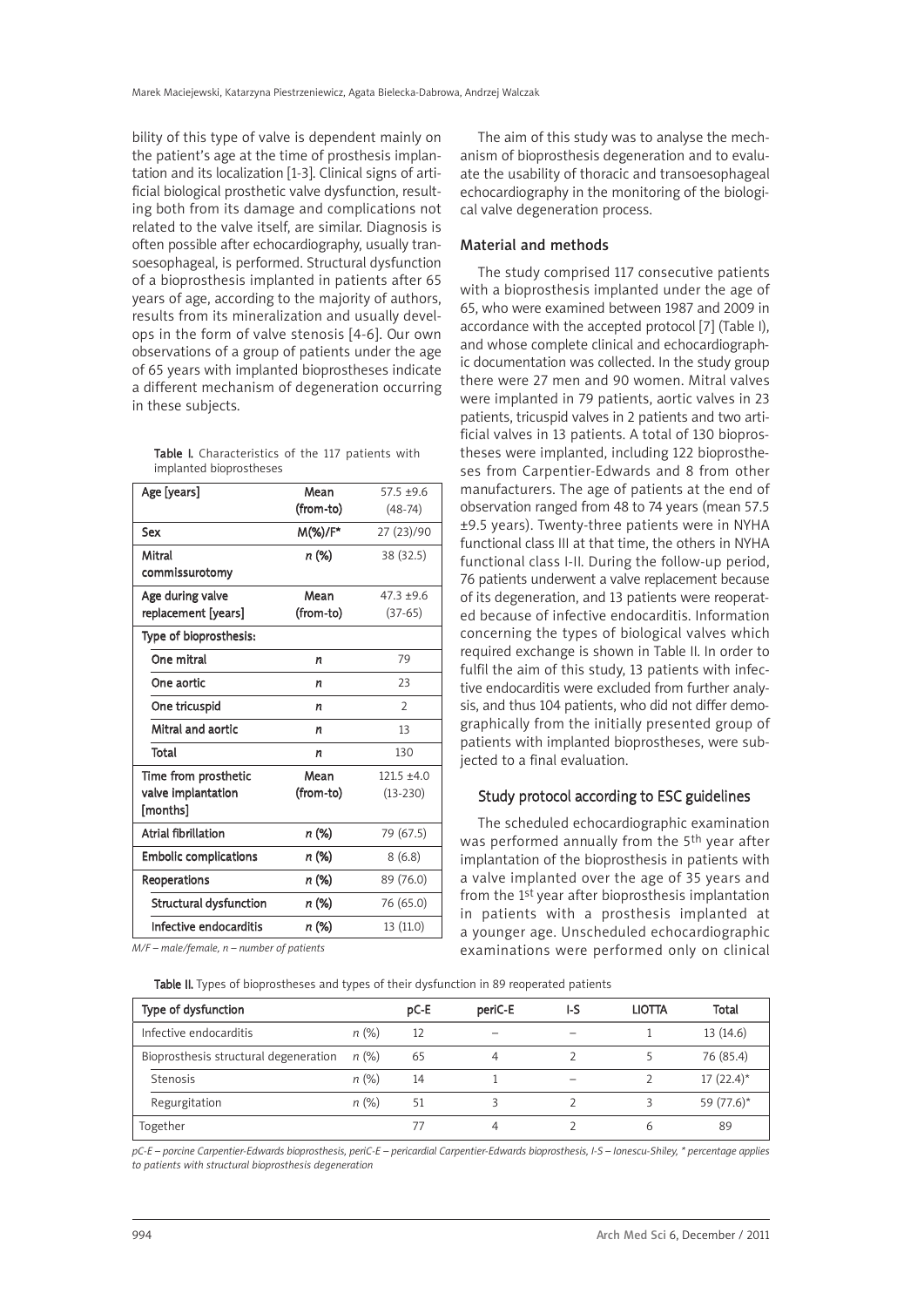indications. All standard transthoracic and transoesophageal projections were initially recorded on Super-VHS videotape, and from 1998 on a digital carrier. Bioprosthesis degeneration was diagnosed when thickening of cusps with reduction of their mobility and with an increase in the flow speed through the valve or the occurrence or increasing severity of valvular regurgitation were observed [7].

During the transoesophageal examination particular attention was paid to disturbances in bioprosthesis cusp mobility, especially to their prolapse or the presence of perforation. The mechanism of bioprosthesis degeneration was evaluated on the basis of transoesophageal examination performed in 5 patients with an urgent indication and in the remaining 99 patients because of abnormalities suspicion in TTE. During this examination, the frequency of thrombotic material occurrence in the heart and the thoracic aorta and the presence of perivalvular leak were also evaluated. The usability of transthoracic and transoesophageal echocardiography in the recognition of bioprosthesis structural dysfunction and its mechanism was evaluated on the basis of the intraoperative image. The analysis of consecutive echocardiograms of patients allowed for the evaluation of the progress of bioprosthesis structural dysfunction depending on its mechanism [7].

#### Results

The first, scheduled echocardiographic examination performed in patients with normal, according to clinical assessment, function of the artificial valve demonstrated the presence of insignificant structural regurgitation in 35 patients (30%) and suggested thickening of the valve leaflets in 12 patients. Until the completion of studies, on average, 121.5 months after bioprosthesis implantation, 76 patients were reoperated. The remaining 28 patients were under clinical and echocardiographic monitoring. The results presented below apply to preoperative transthoracic and transoesophageal echocardiograms of reoperated patients and echocardiograms made in the last year of observation of patients without valve replacement.

# Transthoracic study

Morphological assessment of bioprosthesis leaflets showed their thickening in 32 patients and in 32 patients prolapse or perforation of the biological valve was observed. In the remaining 40 patients the morphology of leaflets was assessed as normal. Functional assessment showed significant valve stenosis in 19 patients, its significant regurgitation in 24 patients and normal function of the valvular prosthesis in the remaining 61 patients (Figure 1).



Figure 1. Results of transthoracic (TTE) and transoesophageal (TEE) echocardiography in 104 patients with implanted bioprostheses

\*Also non-significant regurgitation or stenosis, \*\*patients with significant mitral regurgitation assessed in transthoracic echocardiog*raphy as non-significant*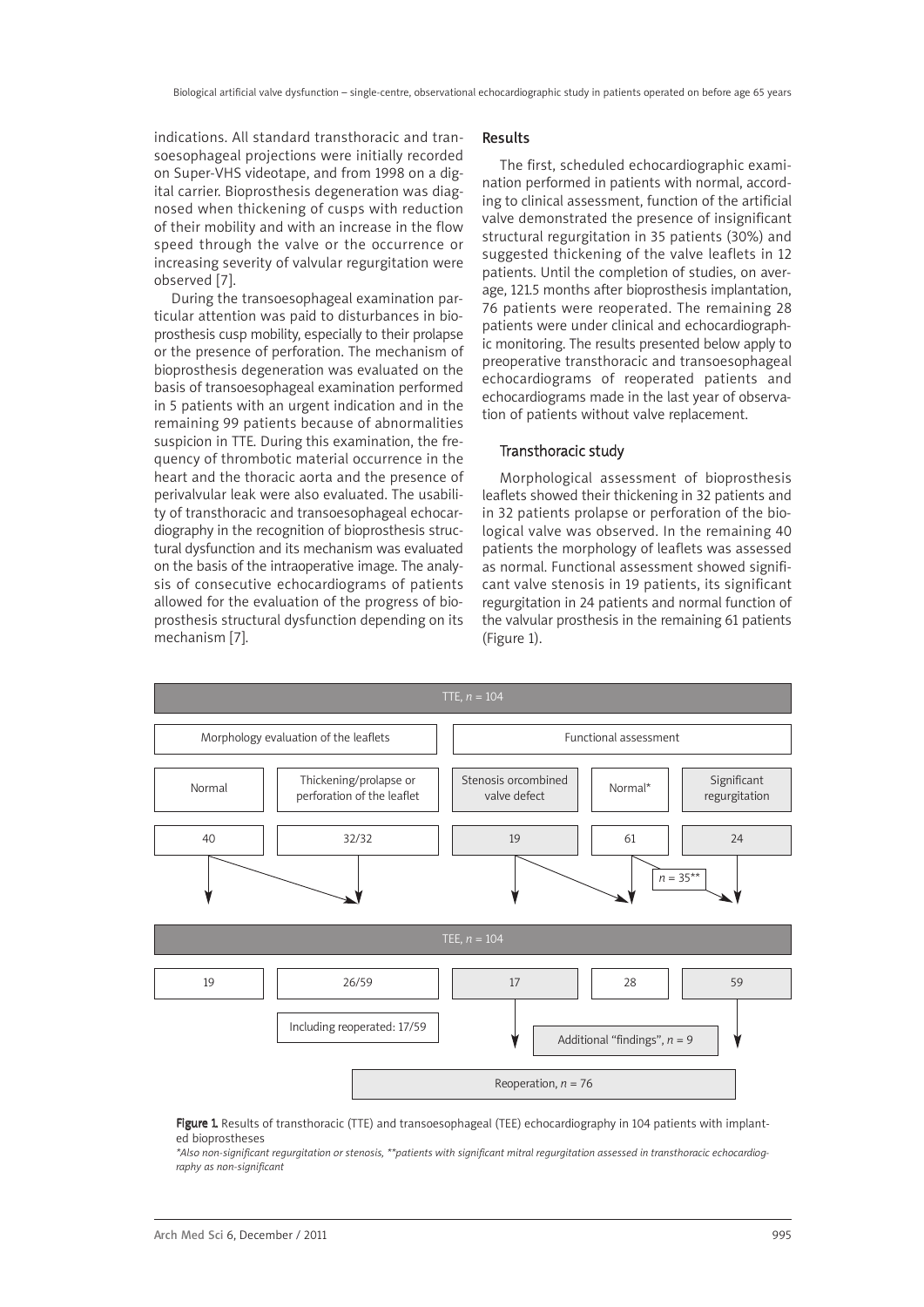Marek Maciejewski, Katarzyna Piestrzeniewicz, Agata Bielecka-Dabrowa, Andrzej Walczak



Figure 2. Patient, 63 years old, male, class III NYHA. Mitral pericardial Carpentier-Edwards bioprosthesis implanted 12 years ago. Transthoracic echocardiography: A1 – parasternal long axis view: extensive calcification of the valve leaflets with a significant reduction of their mobility (arrows). A2 – parasternal long axis view: improper angle between the axis of the valve and left ventricular outflow tract. B1 and B2 – apical 4-chamber view: maintained sufficient mobility of one of the leaflets (arrow). C and D – apical 4-chamber view (continuous wave Doppler echocardiography): haemodynamically significant combined mitral valve defect

# Transoesophageal study

Morphological assessment of bioprosthesis leaflets demonstrated their thickening in 26 patients. Thickening of leaflets observed during transthoracic examination was not confirmed in the remaining 6 patients. Prolapse or perforation of bioprosthesis leaflets was reported in a total of 59 patients, including 32 patients with the diagnosis made on the basis of transthoracic examination. No morphological changes of leaflets were seen in 19 patients (Figure 1).

Functional assessment confirmed the presence of stenosis in 17 out of 19 patients with such a diagnosis made on the basis of transthoracic examination (Figure 2) and revealed the presence of significant regurgitation in 59 patients (Figure 3), including 24 subjects with such a diagnosis made on the basis of transthoracic examination. In the remaining 28 patients bioprosthesis function was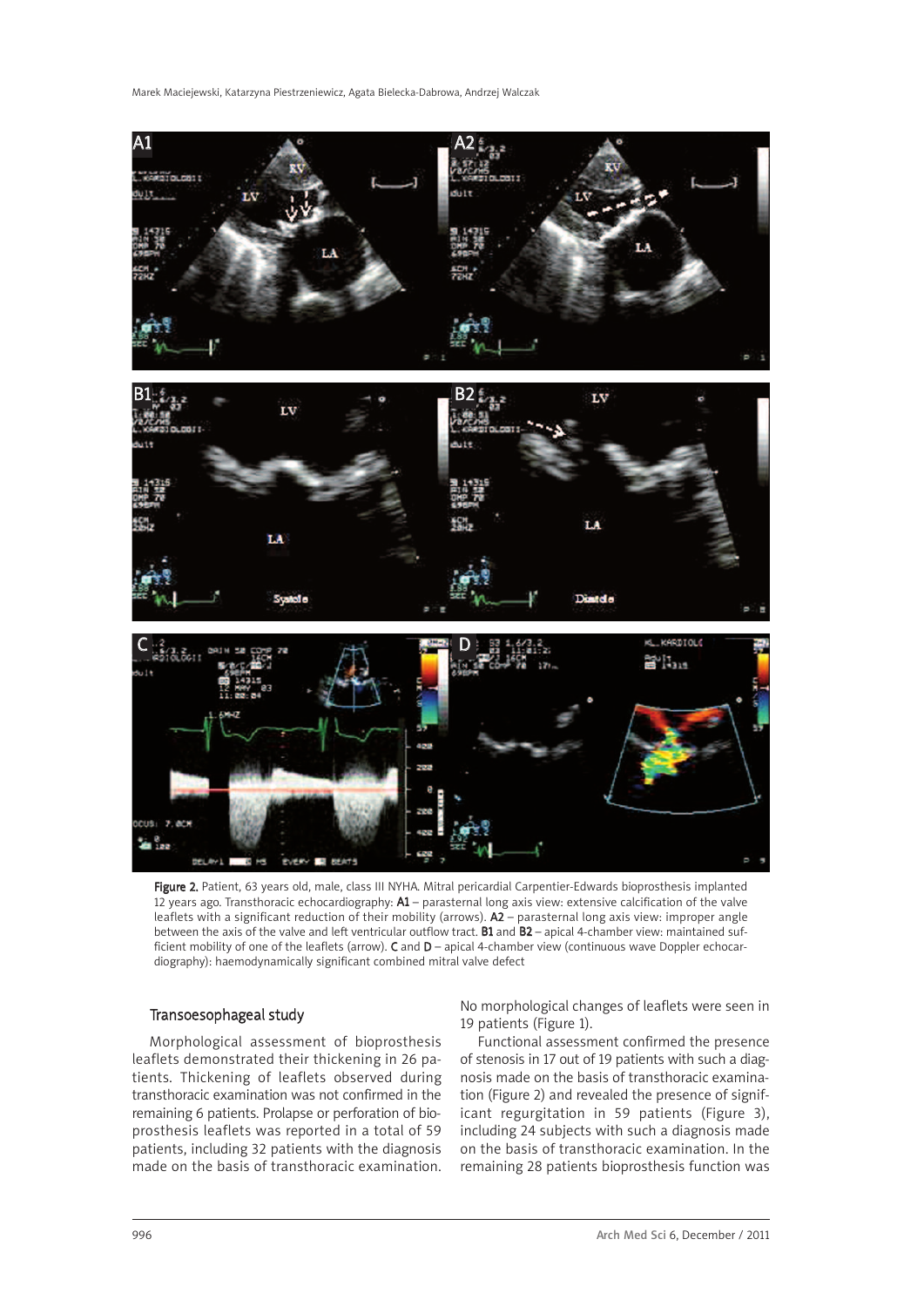

Figure 3. Patient, 67 years old, male, class III NYHA. Mitral porcine Carpentier-Edwards bioprosthesis implanted 13 years ago. Transoesophageal echocardiography: A – mid-oesophageal view 53° – bioprosthetic valve, B – mid-oesophageal view 97 degrees (colour flow Doppler) – multidirectional mitral regurgitation connected with valve prolapse

assessed as normal. Moreover, during the transoesophageal examination, potential embolic sources were found in 9 patients (8.6%), including 6 patients with thrombotic material in a single location and 3 patients with multiple embolic sources. In 3 patients, thrombus was found on the ring of the bioprosthesis, in 5 patients it was present in the left atrium or its auricle, and in 4 patients complex atherosclerotic plaques in the thoracic aorta were reported. The presence of spontaneous echo contrast was observed in the left atrium of 55 patients, and in the aorta of 2 patients. Haemodynamically insignificant paravalvular leak was found in 5 patients.

#### Indications for reoperation

Seventy-six patients were qualified for reoperation. In all patients intraoperative assessment confirmed the diagnosis made on the basis of transoesophageal examination. Valve regurgitation resulting from prolapse of the leaflet or its perforation was the reason for reoperation in 59 patients (77.6%), while stenosis or stenosis with valve regurgitation was the reason in the remaining 17 patients. Among 62 patients reoperated due to structural dysfunction of a mitral bioprosthesis, dominant regurgitation was seen in 55 patients (88.7%). Among 13 patients with an aortic bioprosthesis, stenosis was the predominant mechanism of dysfunction (9 patients, 69%).

## The choice of reoperation date

The analysis of the progression of bioprosthesis structural dysfunction revealed rapid acceleration of this process in cases when regurgitation was the dominant mechanism of degeneration. Forty-five patients (76.3%) with bioprosthesis regurgitation reported for the first time or with worsening of regurgitation required reoperation during the first year, usually during the first 6 months, since the first detection of a dicrotic wave. Worsening of regurgitation or the appearance of clinical symptoms (increase in the degree of heart failure) was the direct reason for reoperation. Five patients were reoperated for urgent indications. If any feature of valvular stenosis was observed, the progression of structural dysfunction was usually slow. Ten out of 13 patients with stenosis as the predominant mechanism of degeneration required reoperation ≥ 2 years after the first detection of features of structural dysfunction.

## Discussion

Structural dysfunction of the bioprosthesis was the most common reason for reoperation in our study (76 patients – 39.2%). Also, other authors indicate that bioprosthesis degeneration is the most frequent reason for valvular reoperation [8-10]. The necessity of reoperation of every patient whose survival is long results from the limited durability of the bioprosthesis [11], especially in patients operated on under the age of 60-65 years [10, 12]. Good long-term results of bioprosthesis implantation in older patients are well known [13-15]. Long-term results of implantation of currently available bioprostheses are comparable [16, 17]. Very good results of bioprosthesis implantation in patients who underwent surgery under the age of 60 years and were followed for over 20 years were presented by Ruel *et al.* [18].

This study comprises only patients with bioprostheses implanted under the age of 65 years. Average durability of bioprostheses was about 10 years. These observations do not differ from earlier reports [19, 20]. Van Doorn *et al.* [21] reported rapid increase in the frequency of degeneration of the standard Carpentier-Edwards bioprosthesis from the 7<sup>th</sup> year after its implantation. Higher durability of some bioprosthesis models was described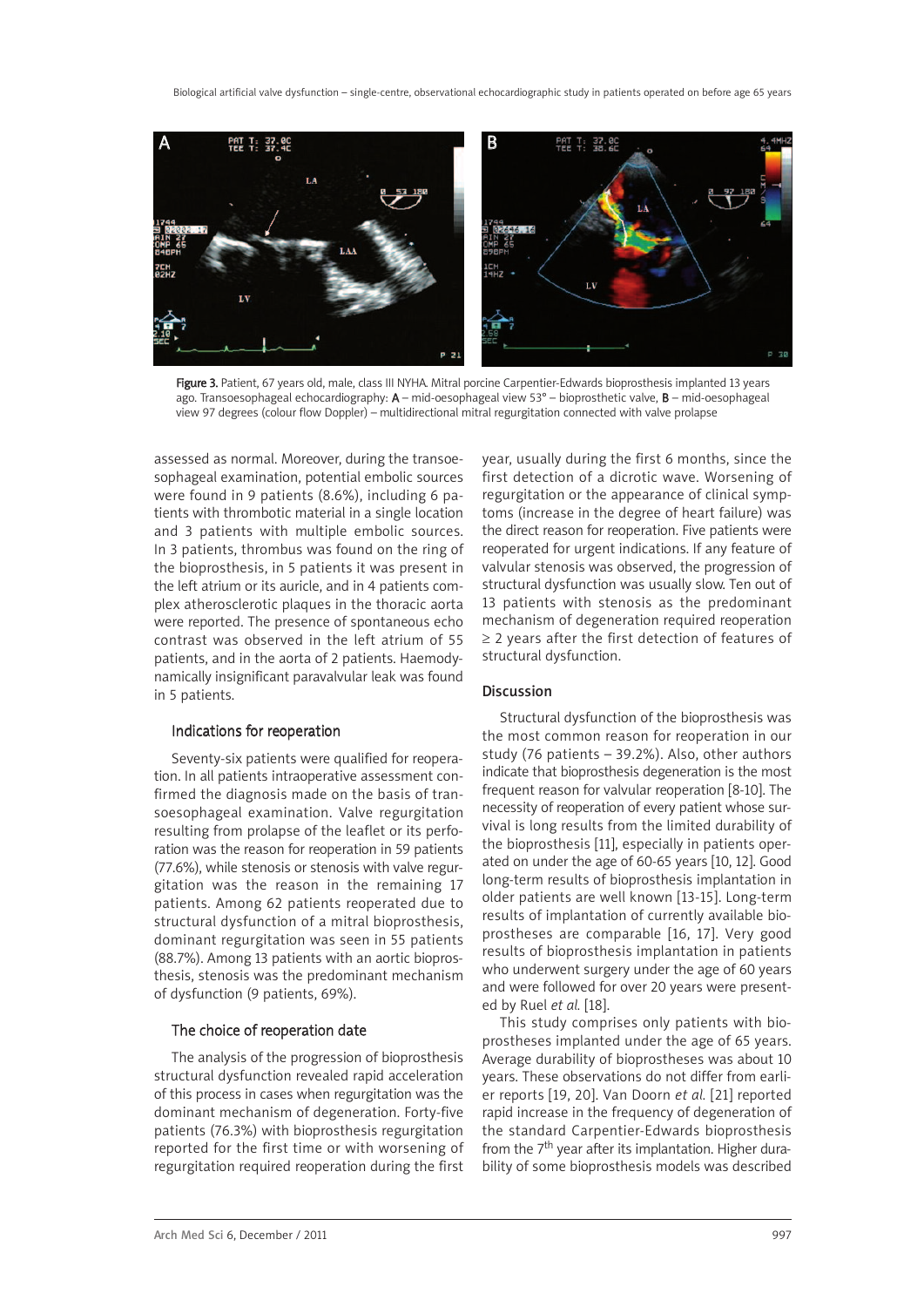in several reports [12, 18]. The impact of the small size of the aortic bioprosthesis on its earlier degeneration is also known [22].

In our study, valvular regurgitation was a direct indication for reoperation in most patients (77.6%) and mitral valve regurgitation was the dominant mechanism of dysfunction in 88.7% of patients. Other authors reported that regurgitation of the mitral bioprosthesis was the dominant mechanism of dysfunction only in 30% of patients [23, 24]. These differences may result from the demographic dissimilarity of study group of patients as well as from the rheumatic aetiology of operated heart defects presented in this paper. Perennial course of mitral stenosis and significant enlargement of the left atrium resulted in that the axis of the implanted bioprosthesis usually was not perpendicular to the axis of the left ventricle (Figure 2). This could lead to a local change of haemodynamic conditions and functions of particular bioprosthesis leaflets. The most common indication for reoperation of patients with implanted aortic valves was stenosis or complex defect with a predominant stenosis, which is consistent with previous reports [25, 26].

The usability of transthoracic echocardiography in the diagnosis and in the assessment of the severity of bioprosthesis structural dysfunction was limited. In our study, morphological assessment of leaflets was demonstrated to over-recognize the thickening of bioprosthesis leaflets but, on the other hand, it failed to detect bioprosthesis prolapse in some patients. In the functional assessment, transthoracic echocardiography was sufficient for the identification and evaluation of bioprosthesis stenosis degree; however, specific assessment of the degree of mitral valve regurgitation by this method was possible only in 41% of patients. In the remaining patients, the dicrotic wave through the bioprosthesis was visualized during transthoracic examination, but it was assessed as irrelevant. These patients derived the greatest benefit from the transoesophageal examination. These observations indicated serious limitations of transthoracic echocardiography in the diagnosis of bioprosthesis structural dysfunction accompanied by regurgitation due to leaflet prolapse.

In patients with detected potential sources of systemic embolism, atrial fibrillation, symptoms of heart failure (mainly NYHA functional class III) and advanced age (usually over 65 years) were more frequent.

Bioprosthesis structural dysfunction does not lead to the increase in perioperative risk, if reoperation is carried out as scheduled [8, 12, 18]. In this study, only 5 patients were reoperated for urgent indications, all due to a sharp worsening of circulatory function resulting from mitral bioprosthesis regurgitation. Rapid deterioration in clinical state of patients with bioprosthesis degeneration accompanied by its regurgitation can be explained by the type of valve leaflet damage. Perforation or leaflet prolapse often accompanied by its "flail" movement results in hemodynamic consequences comparable to those of acute mitral regurgitation. The remaining 71 patients were reoperated according to schedule. These patients were monitored every 3-6 months during the final year before the reoperation. The percentage of patients reoperated according to the schedule did not differ from that reported by other authors [11, 12, 18, 21].

In conclusion, the most common mechanism of structural dysfunction of a mitral bioprosthesis is regurgitation caused by prolapse or perforation of one of the leaflets. Degeneration of an aortic bioprosthesis usually results in aortic stenosis. Transthoracic echocardiography is sufficient for the periodic monitoring of patients with implanted bioprostheses. Transoesophageal echocardiography is more accurate for patients with mitral bioprosthesis dysfunction accompanied by regurgitation. There is a group of patients aged 65 years with implanted bioprostheses, chronic atrial fibrillation and chronic heart failure, in whom transoesophageal echocardiography can give relevant information regarding the left atrial auricle and thoracic aorta, in the context of the scheduled reoperation.

#### **References**

- 1. Jamieson WR, Rosado LJ, Munro AI, et al. Carpentier-Edwards standard porcine bioprosthesis: primary tissue failure (structural valve deterioration) by age groups. Ann Thorac Surg 1988; 46: 155-62.
- 2. Burr LH, Jamieson WR, Munro AI, et al. Structural valve deterioration in elderly patient populations with the Carpentier-Edwards standard and supra-annular porcine bioprostheses: a comparative study. J Heart Valve Dis 1992; 1: 87-91.
- 3. Jamieson WR, Tyers GF, Janusz MT, et al. Age as a determinant for selection of porcine bioprostheses for cardiac valve replacement: experience with Carpentier-Edwards standard bioprosthesis. Can J Cardiol 1991; 7: 181-8.
- 4. Sanders SP, Levy RJ, Freed MD, Norwood WI, Castaneda AR. Use of Hancock porcine xenografts in children and adolescents. Am J Cardiol 1980; 46: 429-38.
- 5. Curcio CA, Commerford PJ, Rose AG, Stevens JE, Barnard MS. Calcification of glutaraldehyde-preserved porcine xenografts in young patients. J Thorac Cardiovasc Surg 1981; 81: 621-5.
- 6. Bortolotti U, Milano A, Mazzucco A, et al. Results of reoperation for primary tissue failure of porcine bioprostheses. J Thorac Cardiovasc Surg 1985; 90: 564-9.
- 7. Vahanian A, Baumgartner H, Bax J, et al. Guidelines on the management of valvular heart disease: The Task Force on the Management of Valvular Heart Disease of the European Society of Cardiology. Eur Heart J 2007; 28: 230-68.
- 8. Bortolotti U, Guerra F, Magni A, et al. Emergency reoperation for primary tissue failure of porcine bioprostheses. Am J Cardiol 1987; 60: 920-1.